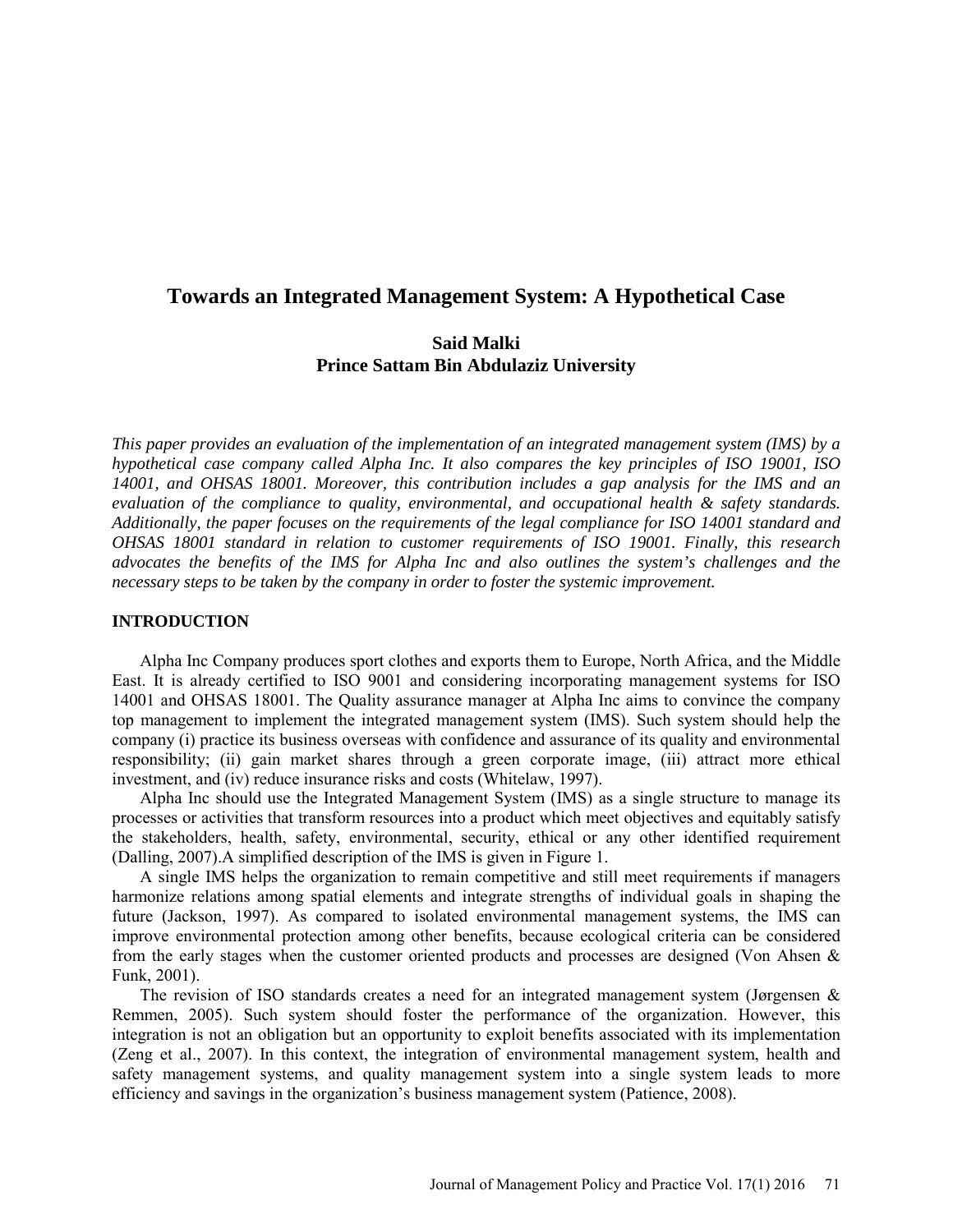### **FIGURE 1 SUMMARY OF IMS DRIVING FORCES AND BENEFITS**



Source: Patience (2008)

The objectives of Alpha's business include elements of quality, the environment and occupational health and safety. These objectives are the same as many of the requirements of its stakeholders especially customers, shareholders, employers, and the community.

| <b>Customers</b>                       | <b>Shareholders</b>     | <b>Employees</b>            | <b>Community</b>                |
|----------------------------------------|-------------------------|-----------------------------|---------------------------------|
| <b>Requirements</b>                    | <b>Requirements</b>     | <b>Requirements</b>         | <b>Requirements</b>             |
| Safe and reliable<br>products/services | Return on<br>investment | Safe working<br>environment | Minimum environmental<br>impact |
| Reliability of<br>supply               | Profitable<br>business  | Job satisfaction            | Employment opportunities        |
| Fitness for<br>purpose                 | Legal<br>compliance     | Care and<br>recognition     | Stability                       |
| Environmentally<br>safe product        | Good image              | Rewards for good<br>work    |                                 |
| Value for money                        | Growth                  |                             |                                 |

**TABLE 1 THE COMPANY'S BUSINESS REQUIREMENTS**

Source: Whitelaw, 2004, pp. 126-127

Alpha Inc should implement the IMS for two major reasons (Whitelaw, 2004):

1) To reduce costs to the business and add value to processes. This includes better use of auditors' time (both internal auditors and certification bodies' auditors). The reduction in management time has tangible internal cost benefits such as more efficient maintenance of the management systems.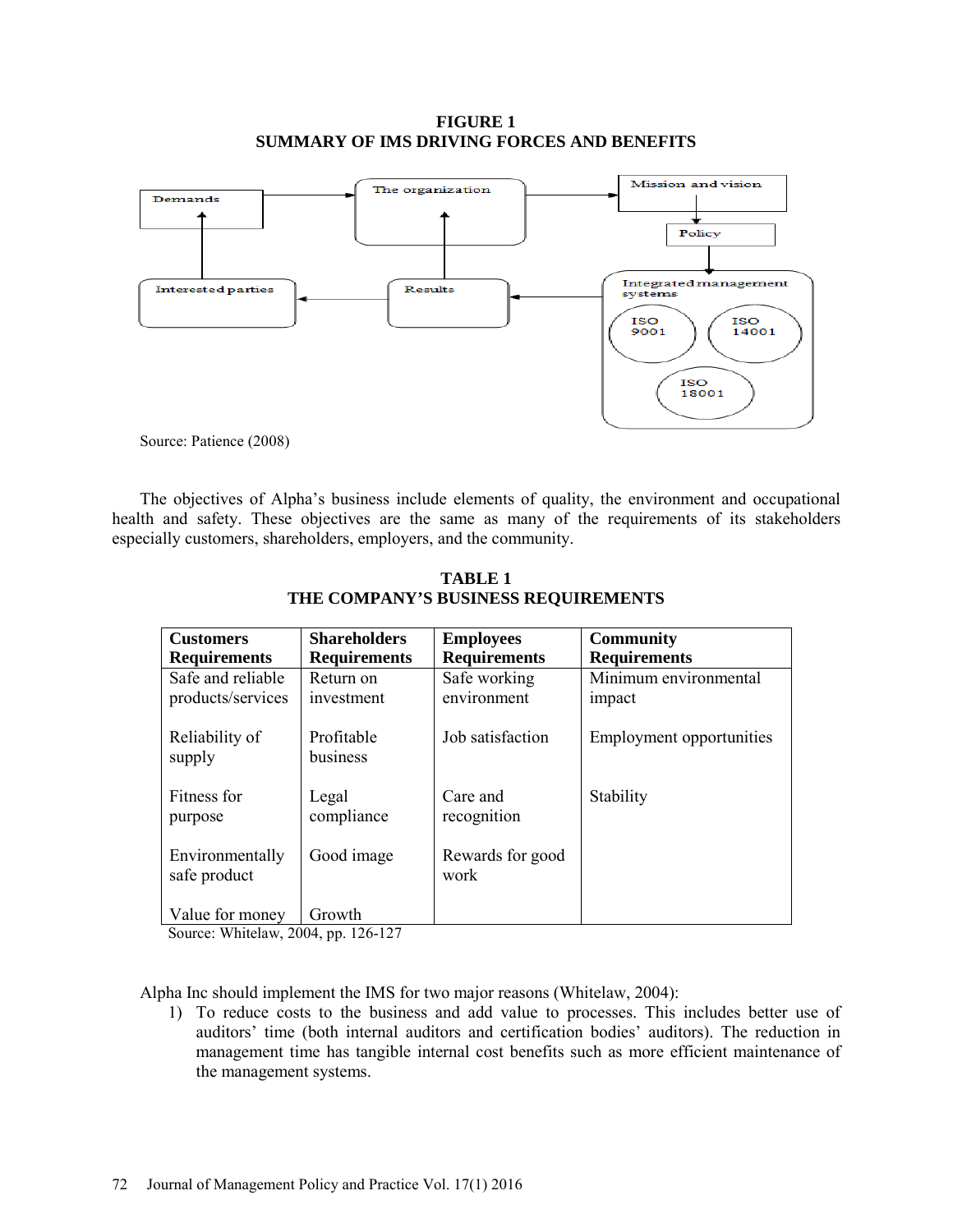2) To reduce risks to the viability of the business: The management of an organization performs effectively an analysis of the risks to the business related to customers, the environment, and occupational health and safety.

IMS allows the organization to: (i) decrease the extent of documentation and bureaucracy which arises due to work organization and control, referring to separate procedures or different standards; (ii) save resources, entrusting the management of the IMS to one leader instead of appointing separate leaders to each and every management system, including the certificated one; (iii) carry out an internal and external audits more clearly and effectively; and (iv) promote concentrating on the organization's activity by improving connections between quality, employee health and safety and social responsibility. Nevertheless, few issues arise during the implementation of the IMS. In fact, up to eighty percent of works about quality management, environmental protection management and employee health and safety management in different organizations are very alike in their nature. There still remain twenty percent of issues, the content of which, talking about different organizations and their management areas, is not similar. Another problem is the organization's leaders' approach to the importance of management systems (Raišiene, 2011).

In general, the highest rank in organizations is usually given to quality management, and the environmental protection, employee health and safety and social responsibility is pushed to the background, or serves as a proof that reach for quality exists in all work areas (Jorgensen et al., 2006). Moreover, the realization of an IMS depends on the organizational culture and specifically the level of involvement of employees in decision making, teamwork, motivation, training and learning. However, many organizations do not develop and advance organizational culture often due to scarcity of resources (Wilkinson & Dale, 2002).

### **THE THREE STANDARDS KEY PRINCIPALS**

Alpha Inc. should consider opportunities and challenges of the IMS and also understand its principles. Indeed, it is essential to look at similarities between ISO 9001, ISO 14001, & OHSAS 18001. Regarding the Quality Management System ISO 9001, it is based on eight management principles:

- customer-focused organization,
- leadership,
- involvement of people,
- process approach,
- system approach to management,
- continual improvement,
- factual approach to decision making and
- Mutually beneficial supplier relationship.

The model of process-based quality management systems is represented in Figure 2.

This model shows that customers play an important role in defining requirements as input and are also the main beneficiary of the output. Furthermore, although this standard does not include requirements specific to other management systems, it enables organizations to align or integrate its quality management system with the requirements of other management systems such as the environmental management system (ISO, 2002).

Concerning ISO 14001, it provides a structured management system for any organization that seeks to improve its environmental performance and to be consistent with environmental laws and policies. This standard is based on the Plan-Do-Check-Act model (PDCA) which can be applied to all processes of a company thus the link and compatibility of the ISO 9001 and 14001. These management systems are based on the Plan Do Check Act, (PDCA) model which is also called the Deming circle, named after W. E. Deming (Sokovic et al., 2010):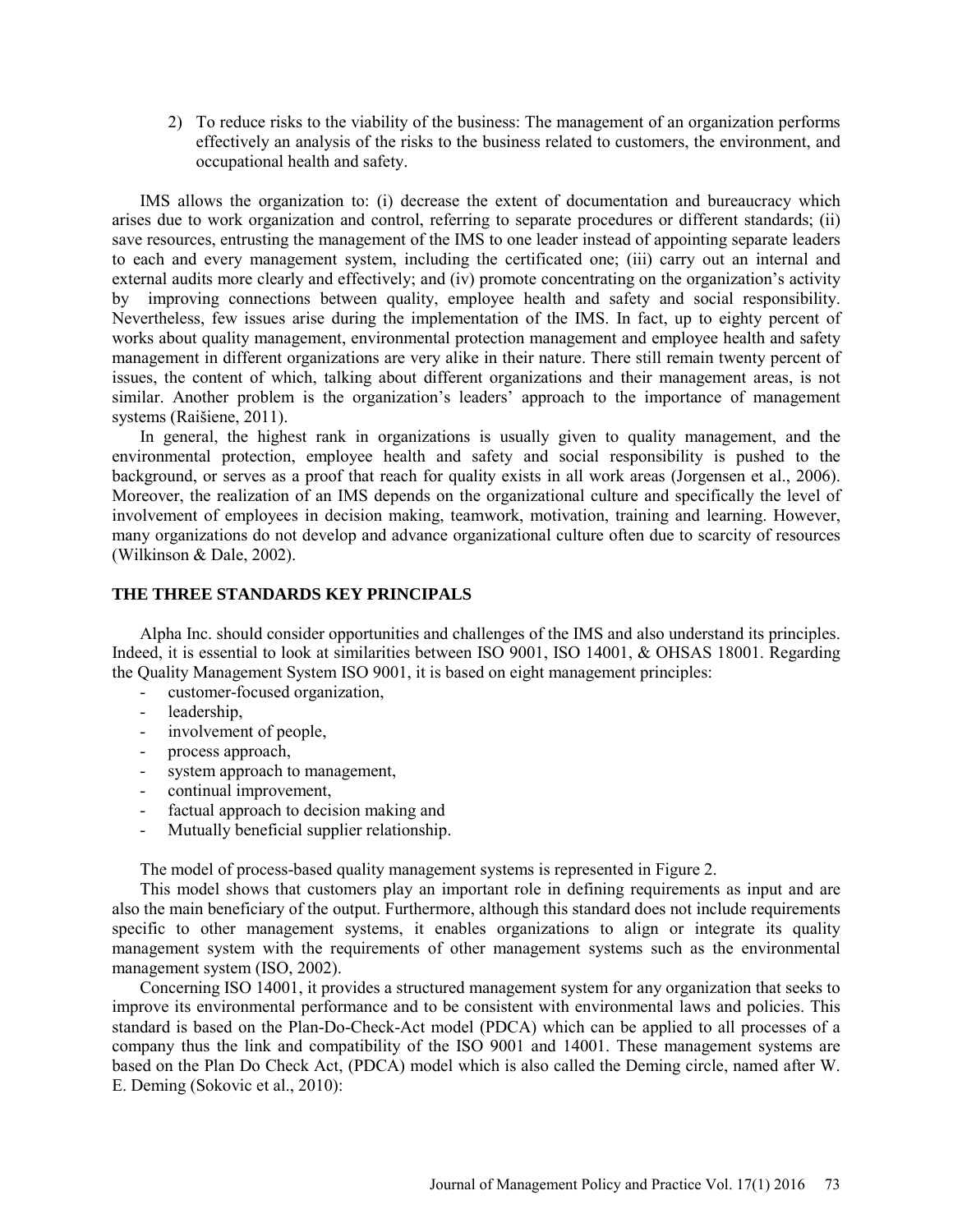- Plan The design and establishment of objectives and procedures required to produce results in conformity with the organization's environmental policy.
- Do This is the implementation of the processes or procedures.
- Check This is the measuring and monitoring of processes to ensure that they meet environmental policy, objectives and targets, legal and other requirements, and reporting results.
- Act This includes the actions taken to improve performance of the environmental management system continuously.



**FIGURE 2 MODEL OF PROCESS BASED QUALITY MANAGEMENT** 

Source: Périgo (2015)

It is a fundamental principle of ISO 14001 that an organization sets its own goals, based on whatever considerations it wishes to include, such as demands of customers, regulators, communities, lenders or environmental groups. The ISO 14001 standard provides a framework for developing plans to meet the organization' targets, and to produce information about whether or not the targets are met. An important benefit of adopting ISO 14001 is to give stakeholders the reassurance they need that the organization's environmental claims are valid. The ISO 14001 standard is intended to be flexible, and to be of value in a wide variety of situations. However, it is applicable most readily to large companies that already have a formal management system in place, and which have the expertise and resources to incorporate environmental issues into that system. The good news is that ISO 14001 principles have been designed to apply also to smaller businesses, and to non-business organizations (IISD, 2013).

With respect to OHSAS 18001 standard, it based on the following key principles (Shrestha, 2011):

- Leadership involvement: the top management of the organization must be actively engaged in the management system;
- Risk management : The implementation of an OH&S management system is driven by the hazards and risks identified and the controls that are determined to be necessary to prevent injuries and ill health;
- Commitment to compliance :Societal interests, as reflected in the laws and regulations promulgated, must be addressed;
- Worker participation : Workers, as the primary stakeholders of an occupational health and safety management system, have the right to be involved in management system processes;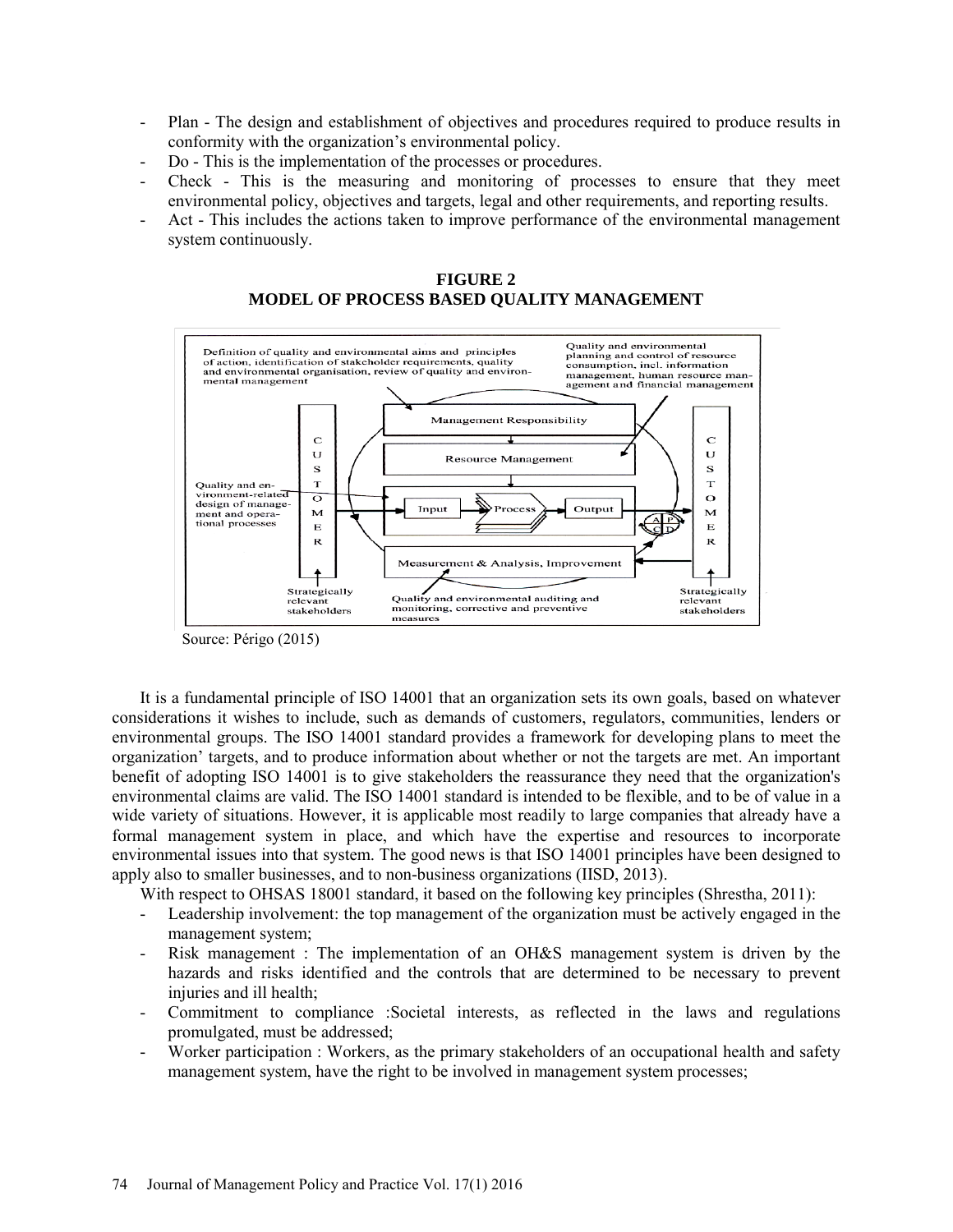- Performance monitoring  $\&$  improvement: Continual improvement cannot be achieved unless processes are in place to measure performance.
- Prior to the integrating ISO 14001 and OHSAS 18001 into the ISO 9001, Alpha Inc should scan its internal environment to identify its strengths and weaknesses. In this regard, a gap analysis is imperative.

# **GAP ANALYSIS**

The PDCA approach proposes to identify requirements of different three standards, and looks to what needs to be done for a successful implementation of an IMS. Alpha Inc is ISO9001 certification and seeks to integrate ISO1 4001 and OHSAS 18001.

| <b>Clause</b>                                                                                  | <b>Status (In place;</b><br><b>Not in Place</b> | <b>Responsible</b> | <b>Deadline</b> |
|------------------------------------------------------------------------------------------------|-------------------------------------------------|--------------------|-----------------|
| ISO 14001 Environment<br>4.1 General requirements                                              | Not in place                                    | <b>Brian</b>       | 6/15/2016       |
| ISO 9001 Quality<br>4.1 General requirements                                                   | OK                                              |                    |                 |
| <b>OHSAS 18001</b><br>4.1 General requirements                                                 | Not in place                                    | John               | 6/15/2016       |
| <b>PLAN</b>                                                                                    | <b>PLAN</b>                                     |                    |                 |
| ISO 14001 Environment<br>4.2 Environmental Policy                                              | Not in place                                    | <b>Brian</b>       | 7/31//2016      |
| ISO 9001 Quality<br>5.3 Quality policy                                                         | <b>OK</b>                                       |                    |                 |
| <b>OHSAS 18001</b><br>4.2 OH&S policy                                                          | Not in place                                    | John               | 7/31/2016       |
| ISO 14001 Environment<br>4.3.1 Environmental aspects                                           | Not in place                                    | <b>Brian</b>       | 7/31/2016       |
| ISO 9001 Quality<br>5.2 Customer focus                                                         | OK                                              |                    |                 |
| ISO 9001 Quality<br>7.2.2 Review of requirements related<br>to the product                     | OK                                              |                    |                 |
| <b>OHSAS 18001</b><br>4.3.1 Hazard identification, risk<br>assessment and planning of controls | Not in place                                    | John               | 7/31/2016       |
| ISO 14001 Environment<br>4.3.2 Legal and other requirements                                    | Not in place                                    | <b>Brian</b>       | 7/31/2016       |
| ISO 9001 Quality<br>7.2.1 Determination of requirements<br>related to the product              | OK                                              |                    |                 |
| <b>OHSAS 18001</b><br>4.3.2 Legal and other requirements                                       | Not in place                                    | John               | 7/31/2016       |
| ISO 14001 Environment<br>4.3.3 Objectives, targets and<br>program(s)                           | Not in place                                    | <b>Brian</b>       | 31/7/2016       |

**TABLE 2 GAP ANALYSIS AS A PREREQUISITE FOR IMS IMPLEMENTATION**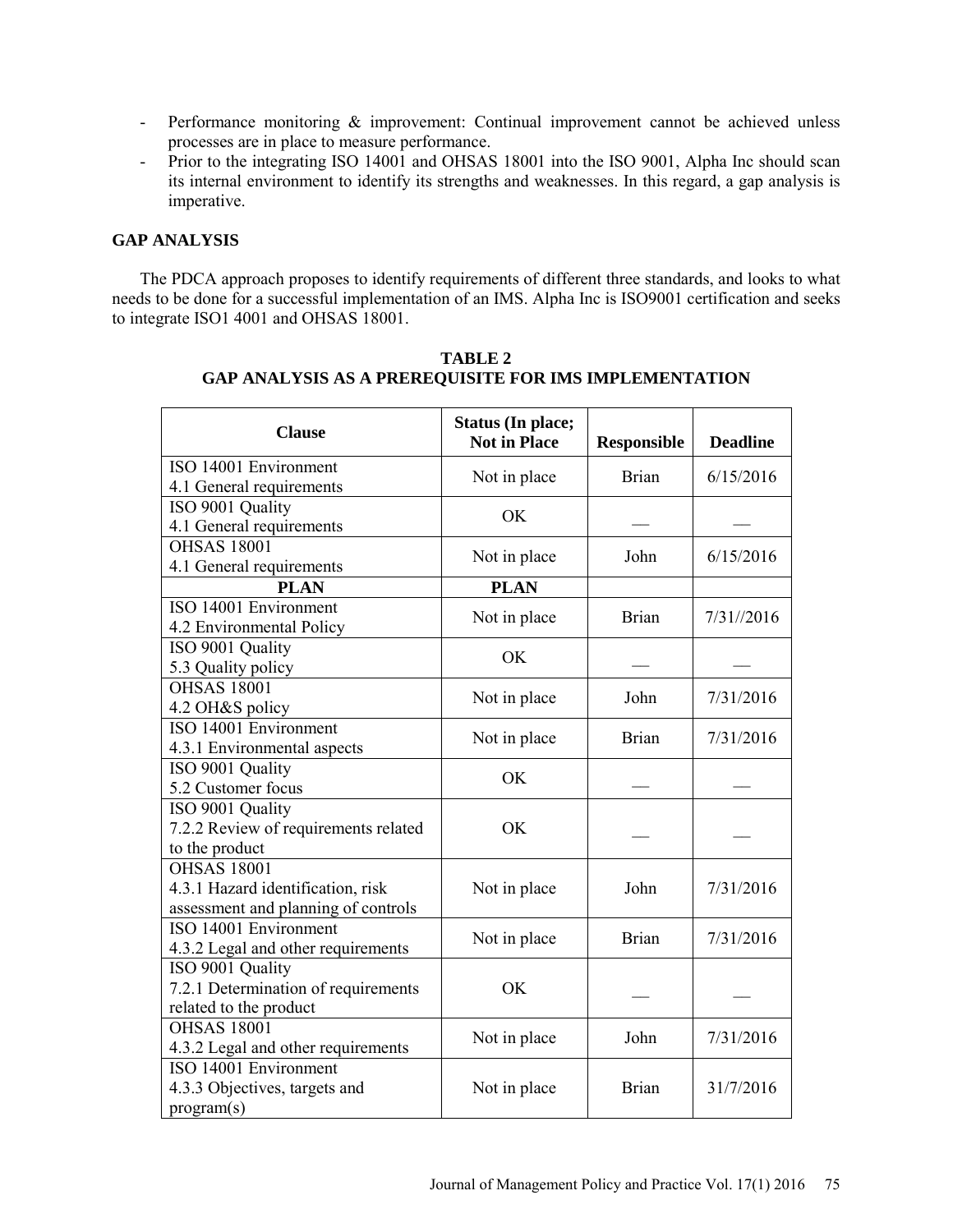| ISO 9001 Quality                        | OK           |              |           |  |
|-----------------------------------------|--------------|--------------|-----------|--|
| 5.4.1 Quality objectives                |              |              |           |  |
| <b>OHSAS 18001</b>                      |              | John         | 7/31/2016 |  |
| 4.3.3 Objectives and programs           | Not in place |              |           |  |
| ISO 9001 Quality                        |              |              |           |  |
| 5.4.2 Quality management system         | OK           |              |           |  |
| planning                                |              |              |           |  |
| ISO 9001 Quality                        |              |              |           |  |
| 8.5.1 Continual improvement             | OK           |              |           |  |
| DO                                      | DO           |              |           |  |
| ISO 14001 Environment                   |              |              |           |  |
| 4.4.1 Structure and responsibility      | Not in place | <b>Brian</b> | 3/31/2017 |  |
| ISO 9001 Quality                        | <b>OK</b>    |              |           |  |
| 5.1 Management commitment               |              |              |           |  |
| ISO 9001 Quality                        | OK           |              |           |  |
| 5.5.1 Responsibility and authority      |              |              |           |  |
| ISO 9001 Quality                        | OK           |              |           |  |
| 5.5.2 Management representative         |              |              |           |  |
| ISO 9001 Quality                        | OK           |              |           |  |
| 6.1 Provision of resources              |              |              |           |  |
| ISO 9001 Quality                        | OK           |              |           |  |
| 6.3 Infrastructure                      |              |              |           |  |
| <b>OHSAS 18001</b>                      |              |              |           |  |
| 4.4.1 Resources, roles, responsibility, | Not in place | John         | 3/31/2017 |  |
| accountability and authority            |              |              |           |  |
| ISO 14001 Environment                   |              |              |           |  |
| 4.4.2 Training, awareness and           | Not in place | <b>Brian</b> | 3/31/2017 |  |
| competence                              |              |              |           |  |
| ISO 9001 Quality                        | OK           |              |           |  |
| 6.2 Human resources                     |              |              |           |  |
| <b>OHSAS 18001</b>                      |              |              |           |  |
| 4.4.2 Competence, training and          | Not in place | John         | 3/31/2017 |  |
| awareness                               |              |              |           |  |
| ISO 14001 Environment                   | Not in place | <b>Brian</b> | 3/31/2017 |  |
| 4.4.3 Communication                     |              |              |           |  |
| ISO 9001 Quality                        | OK           |              |           |  |
| 5.5.3 Internal communication            |              |              |           |  |
| ISO 9001 Quality                        | OK           |              |           |  |
| 7.2.3 Customer communication            |              |              |           |  |
| <b>OHSAS 18001</b>                      |              |              |           |  |
| 4.4.3 Communication, participation,     | Not in place | John         | 3/31/2017 |  |
| and consultation                        |              |              |           |  |
| ISO 14001 Environment                   | Not in place | <b>Brian</b> | 3/31/2017 |  |
| 4.4.4 Documentation                     |              |              |           |  |
| ISO 9001 Quality                        |              |              |           |  |
| 4.2.1 Documentation requirements        | OK           |              |           |  |
| (general) and 4.2.2 Quality manual      |              |              |           |  |
| <b>OHSAS 18001</b>                      | Not in place | John         | 3/31/2017 |  |
| 4.4.4 Documentation                     |              |              |           |  |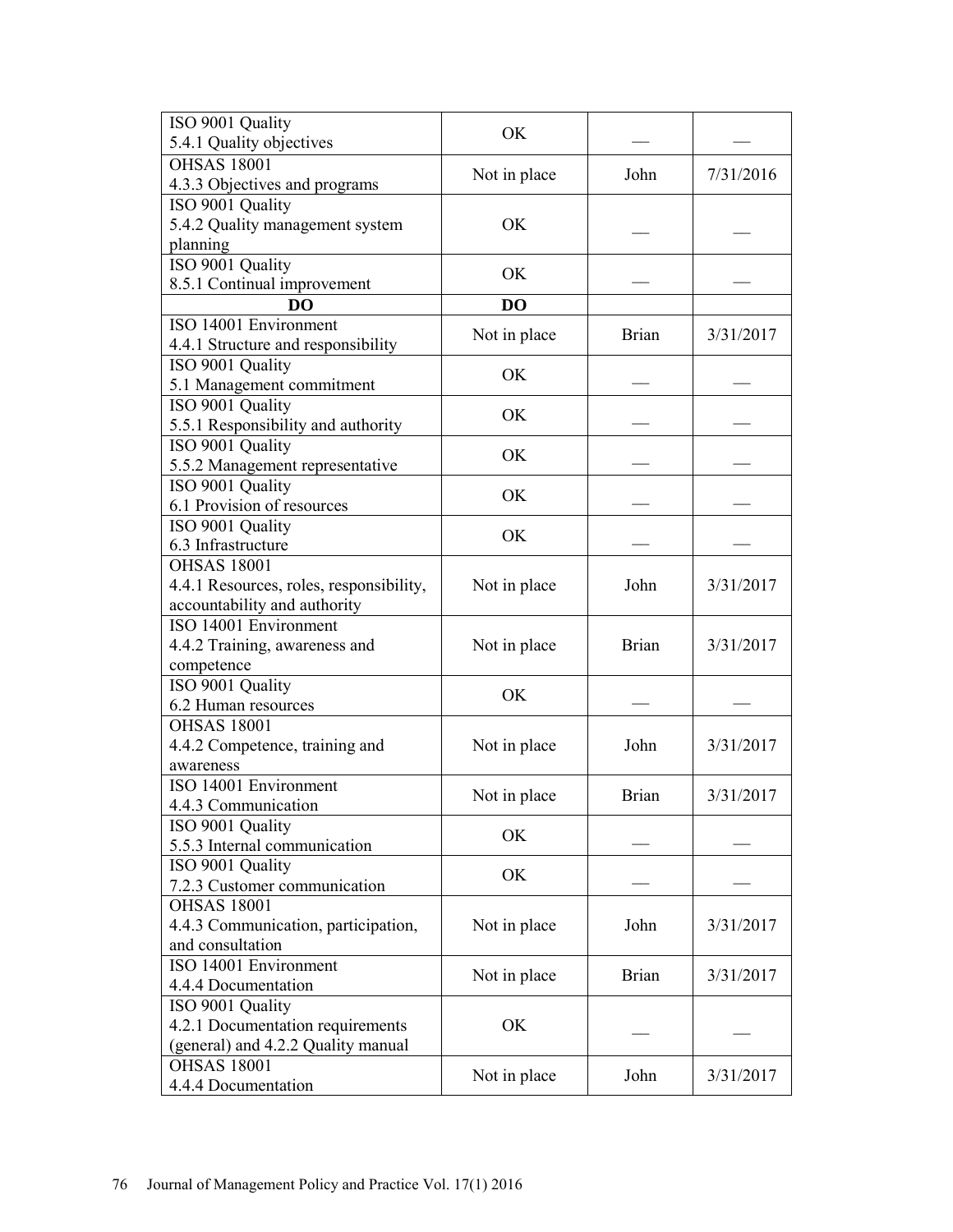| ISO 14001 Environment                           | Not in place | <b>Brian</b> |           |
|-------------------------------------------------|--------------|--------------|-----------|
| 4.4.5. Control of documents                     |              |              |           |
| ISO 9001 Quality                                |              |              |           |
| 4.2.3. Control of documents -                   | OK           |              |           |
| A DOCUMENTED PROCEDURE IS                       |              |              |           |
| <b>COMPULSORY</b>                               |              |              |           |
| <b>OHSAS 18001</b>                              | Not in place | John         | 3/31/2017 |
| 4.4.5 Control of documents                      |              |              |           |
| ISO 14001 Environment                           | Not in place | <b>Brian</b> | 3/31/2017 |
| 4.4.6 Operational Controls                      |              |              |           |
| ISO 9001 Quality                                | OK           |              |           |
| 7.1 Planning of product realization             |              |              |           |
| ISO 9001 Quality                                | OK           |              |           |
| 7.3 Design and development                      |              |              |           |
| ISO 9001 Quality                                | OK           |              |           |
| 7.4 Purchasing                                  |              |              |           |
| ISO 9001 Quality                                | OK           |              |           |
| 7.5 Production and service provision            |              |              |           |
| <b>OHSAS 18001</b>                              |              |              |           |
| 4.4.6 Operational control                       | Not in place | John         | 3/31/2017 |
| ISO 14001 Environment                           |              |              |           |
| 4.4.7 Emergency preparedness and                | Not in place | <b>Brian</b> | 3/31/2017 |
| response                                        |              |              |           |
| ISO 9001 Quality                                |              |              |           |
| 8.3 Control of nonconforming product            | OK           |              |           |
| <b>OHSAS 18001</b>                              |              |              |           |
|                                                 |              |              |           |
| 4.4.7 Emergency preparedness and                |              |              | 3/31/2017 |
| response                                        | Not in place | John         |           |
| <b>CHECK</b>                                    | <b>CHECK</b> |              |           |
| ISO 14001 Environment                           |              |              |           |
| 4.5.1 Monitoring and measurement                | Not in place | <b>Brian</b> | 3/31/2017 |
| ISO 9001 Quality                                |              |              |           |
| 7.6 Control of monitoring and                   | Continuous   | Stacy        | 3/31/2017 |
| measuring devices                               |              |              |           |
| ISO 9001 Quality                                |              |              |           |
| 8.1 Measurement, analysis and                   | Continuous   | Stacy        | 3/31/2017 |
| improvement - general                           |              |              |           |
| ISO 9001 Quality                                |              |              |           |
| 8.4 Analysis of data                            | Continuous   | Stacy        | 3/31/2017 |
| <b>OHSAS 18001</b>                              |              |              |           |
|                                                 | Not in place | John         | 6/30/2017 |
| 4.5.1 Performance measurement and<br>monitoring |              |              |           |
| <b>OHSAS 18001</b>                              |              |              |           |
| 4.5.2 Evaluation of compliance                  | Not in place | John         | 6/30/2017 |
| ISO 14001 Environment                           |              |              |           |
| 4.5.2 Evaluation of compliance                  | Not in place | <b>Brian</b> | 6/30/2017 |
| ISO 9001 Quality                                |              |              |           |
| 8.2.3 Monitoring and measurement of             | Continuous   | Stacy        | 3/31/2017 |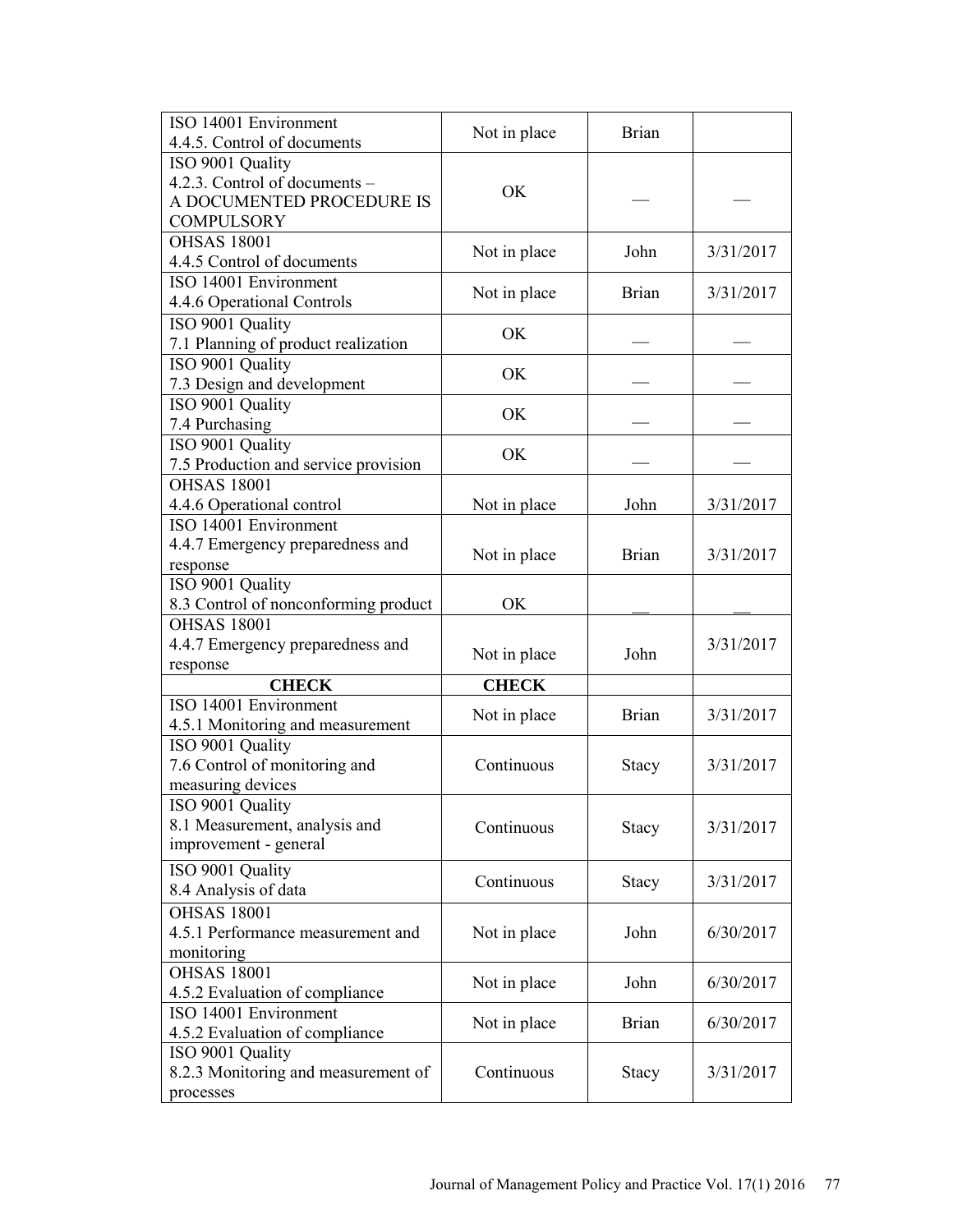| ISO 9001 Quality                    |              |              |            |  |
|-------------------------------------|--------------|--------------|------------|--|
| 8.2.4 Monitoring and measurement of | Continuous   | <b>Stacy</b> | 3/31/2017  |  |
| product                             |              |              |            |  |
| ISO 14001 Environment               |              |              |            |  |
| 4.5.3 Nonconformity, corrective     | Not in place | <b>Brian</b> | 3/31/2017  |  |
| action and preventive action        |              |              |            |  |
| ISO 9001 Quality                    |              |              |            |  |
| 8.5.2 Corrective action             | Continuous   | <b>Stacy</b> | 3/31/2017  |  |
| ISO 9001 Quality                    |              |              |            |  |
| 8.5.3 Preventive action             | Continuous   | <b>Stacy</b> | 3/31/2017  |  |
| <b>OHSAS 18001</b>                  |              |              |            |  |
| 4.5.3 Incident investigation,       |              |              |            |  |
| nonconformity, corrective and       | Not in place | John         | 3/31/2017  |  |
| preventive action                   |              |              |            |  |
| ISO 14001 Environment               |              |              |            |  |
| 4.5.4 Control of records            | Not in place | <b>Brian</b> | 3/31/2017  |  |
| ISO 9001 Quality                    |              |              |            |  |
| 4.2.4. Control of records -         |              |              |            |  |
| A DOCUMENTED PROCEDURE IS           | Continuous   | <b>Stacy</b> | 3/31/2017  |  |
| <b>COMPULSORY</b>                   |              |              |            |  |
| <b>OHSAS 18001</b>                  |              |              |            |  |
| 4.5.4 Records and records           | Not in place | John         | 3/31/2017  |  |
| management                          |              |              |            |  |
| ISO 14001 Environment               |              | <b>Brian</b> | 3/31/2017  |  |
| 4.5.5 Internal audit                | Not in place |              |            |  |
| ISO 9001 Quality                    | Continuous   |              | 3/31/2017  |  |
| 8.2.2 Internal audit                |              | <b>Stacy</b> |            |  |
| <b>OHSAS 18001</b>                  |              | <b>Brian</b> | 3/31/2017  |  |
| 4.5.5 Internal audit                | Not in place |              |            |  |
| <b>ACT</b>                          | <b>ACT</b>   |              |            |  |
| ISO 14001 Environment               | Not in place | <b>Brian</b> | 12/15/2017 |  |
| 4.6 Management Review               |              |              |            |  |
| ISO 9001 Quality                    | Continuous   |              | 12/15/2017 |  |
| 5.6 Management Review               |              | <b>Stacy</b> |            |  |
| <b>OHSAS 18001</b>                  | Not in place | John         | 12/15/2017 |  |
| 4.6 Management Review               |              |              |            |  |

The successful implementation of the IMS at Alpha Inc depends not only on the degree of coping internally with ISO 14001 and OHSAS 18001 requirements, but also the ability to comply with customers' requirements, laws, and regulations.

## **CONDITIONS FOR COMPLIANCE'S ACHIEVEMENT**

The compliance to ISO 19001, ISO 14001 and OHSAS 18001 can be achieved by referring to PAS 99 which a specification is issued by the BSI; a British business standards company that internationally helps organizations make excellence a habit. Alpha Company may utilize PAS 99's framework to insure the compliance between the three different standards. PAS 99 has six common requirements: (i) Policy; (ii) Planning; (iii) Implementation & Operation; (iv) Performance Assessment; (v) Improvement; and (vi) Management Review (BSI, 2012).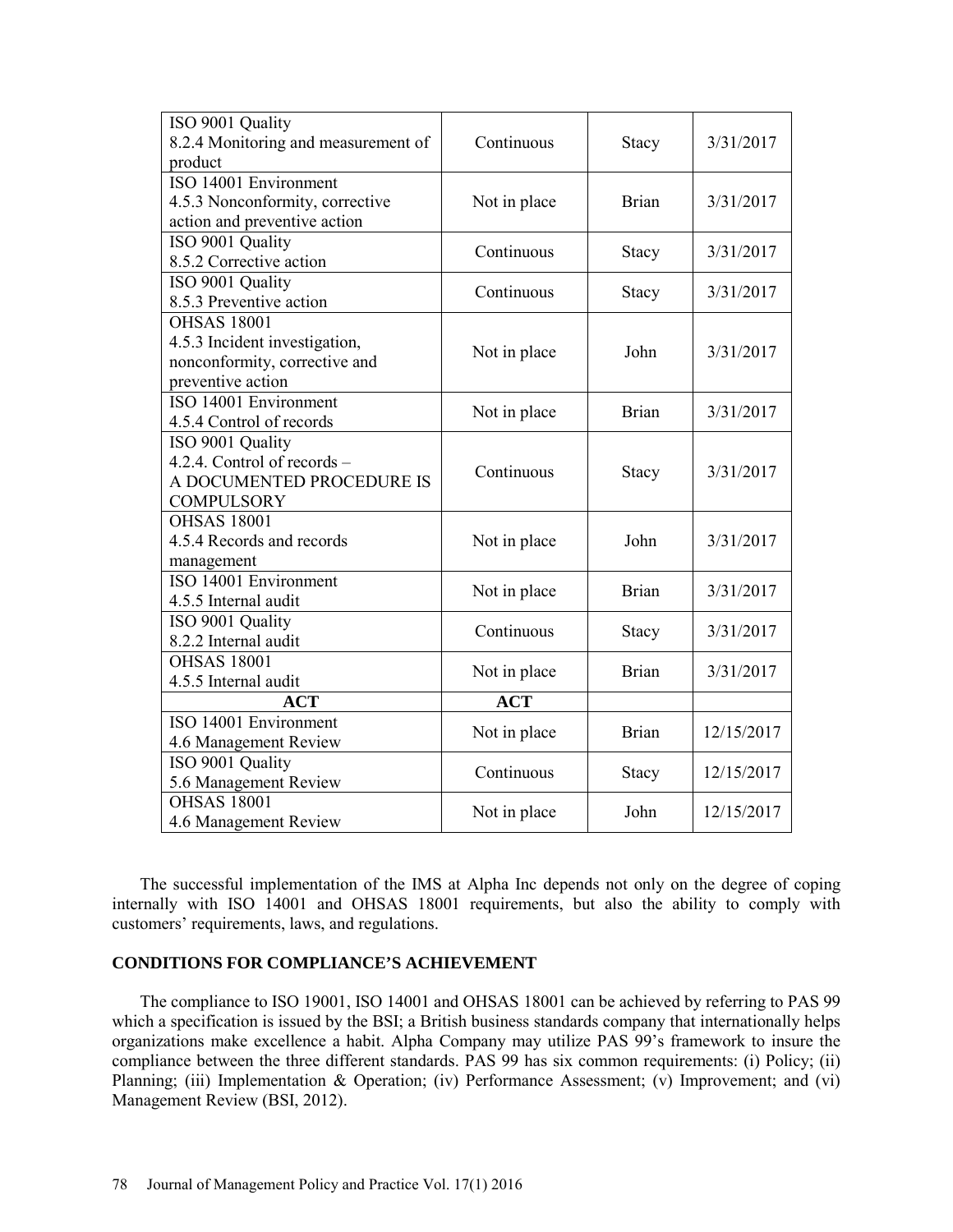

**FIGURE 3 INTEGRATED MANAGEMENT SYSTEM**

Source: The CQI (2007)

The achievement of compliance to various standards based on PAS 99 requires the merging of the following support procedures/processes:

- Document control
- Records keeping
- Control of nonconforming product/situations.
- Coercive action
- Preventive action
- Internal auditing
- Training & competence
- Management review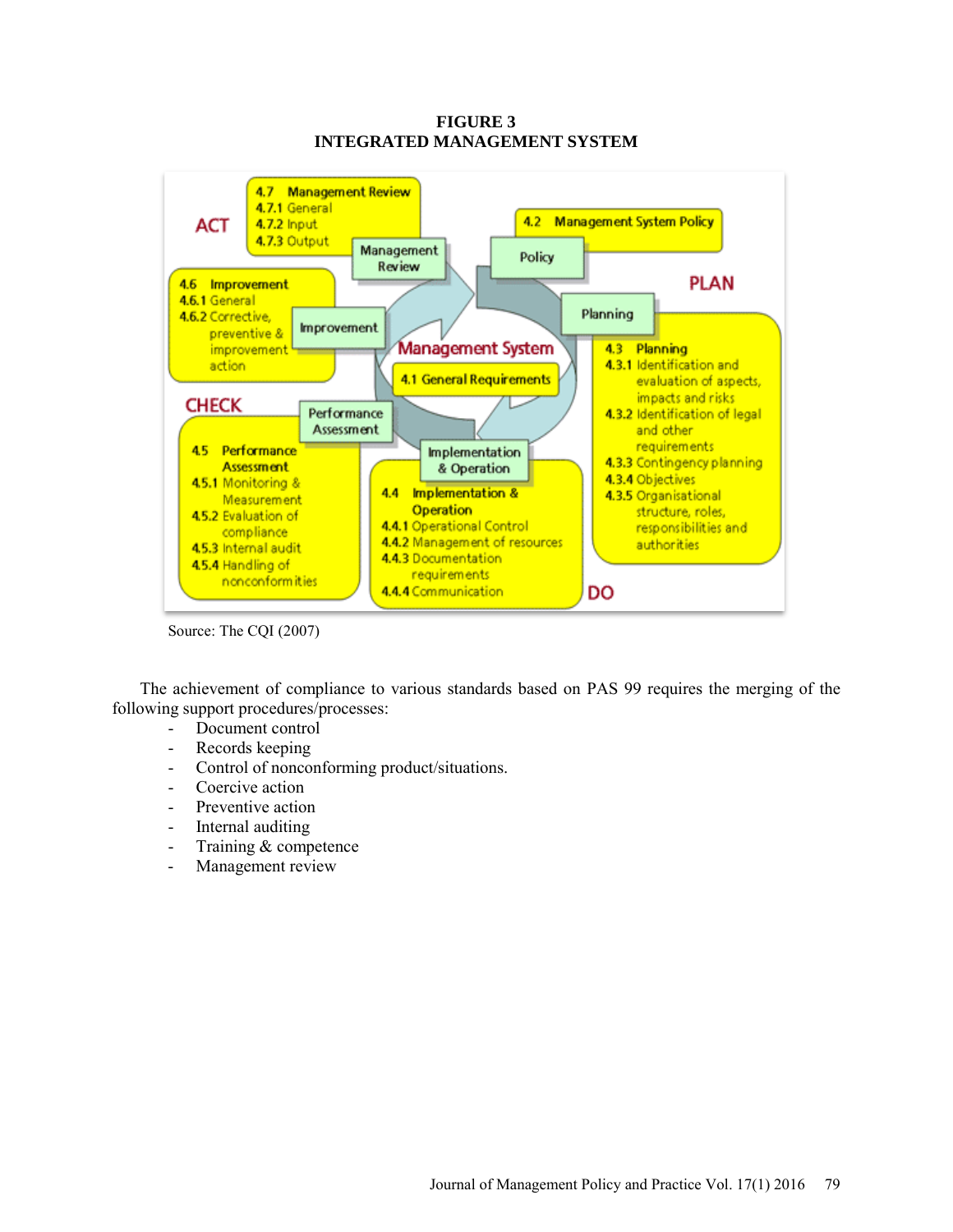## **TABLE 3 CORRELATION OF THE MANAGEMENT SYSTEM MODELS STANDARDS ON CLAUSE BY CLAUSE BASIS**

| <b>Clause</b>    | PAS 99-2012                                                        | <b>ISO 9001</b>                              | <b>ISO 14001</b>   | <b>OHSAS</b><br>18001 |
|------------------|--------------------------------------------------------------------|----------------------------------------------|--------------------|-----------------------|
| $\overline{4}$   | Context of the Organization                                        |                                              |                    |                       |
| 4.1              | Understanding Alpha Inc and its<br>context                         | 4.1                                          | 4.1                | 4.1                   |
| 4.2              | Understanding the needs $\&$<br>expectations of interested parties | 5.2                                          | 4.3.2              | 4.3.2                 |
| 4.3              | Determining the scope of the IMS                                   | 4.2.2                                        | 4.1                | 4.1                   |
| 4.4              | <b>IMS</b>                                                         | 4.1                                          | 4.1                | 4.1                   |
| $\overline{5}$   | Leadership                                                         |                                              |                    |                       |
| $\overline{5.1}$ | Leadership & Commitment                                            | 5.1                                          | 4.4.1              | 4.4.1                 |
| 5.2              | Policy                                                             | 5.3                                          | 4.2                | 4.2                   |
| 5.3              | Organizational roles,<br>responsibilities & authorities            | 5.5                                          | 4.4.1              | 4.4.1                 |
| 6                | Planning                                                           | 5.4<br>$7\phantom{.0}$                       | 4.3                | 4.3                   |
| 6.1              | Actions to address risks $\&$<br>opportunities                     | 4.1, 5.4.2<br>, 7.1, 6.4                     | 4.3.1              | 4.3.1                 |
| 6.2              | IMS objectives $&$ planning to<br>achieve them                     | $5.4.1$ ,<br>5.4.2, 7.2,<br>7.3, 7.4,<br>7.5 | 4.3.3              | 4.3.3                 |
| $\tau$           | Support                                                            | 6                                            |                    |                       |
| 7.1              | Resources                                                          | 6.1, 6.2,<br>6.3                             | 4.4.1              | 4.4.1                 |
| 7.2              | Competence                                                         | 6.2                                          | 4.4.2              | 4.4.2                 |
| 7.3              | Awareness                                                          | 6.2                                          | 4.4.2              | 4.4.2                 |
| 7.4              | Communication                                                      | 5.5.1,<br>5.5.3,<br>7.2.3                    | 4.4.3              | 4.4.3                 |
| $7.5$            | Documented information                                             | 4.2                                          | 4.4.4              | 4.4.4                 |
| 8                | Operation                                                          | $\tau$                                       |                    |                       |
| 8.1              | Operational planning & control                                     | 7.1                                          | $4.4.6$ ,<br>4.4.7 | $4.4.6$ ,<br>4.4.7    |
| 9                | Performance evaluation                                             | 8                                            |                    |                       |
| 9.1              | Monitoring, measurement, analysis                                  | 8.2, 8.2.1,                                  | 4.5.1              | 4.5.1,                |
|                  | & evaluation                                                       | 8.3,8.4                                      |                    | 4.5.2                 |
| 9.2              | Internal audit                                                     | 8.2.2                                        | 4.5.5              | 4.5.5                 |
| 9.3              | Management review                                                  | 5.6                                          | 4.6                | 4.6                   |
| 10               | Improvement                                                        | 8.5                                          |                    |                       |
| 10.1             | Nonconformity & corrective action                                  | $8.5.2$ ,<br>8.5.3                           | 4.5.3              | 4.5.3                 |
| 10.2             | Continual improvement                                              | 8.5.1                                        |                    |                       |

Source: Comparison of ISO 9001, ISO 14001, and OHSAS 18001 clauses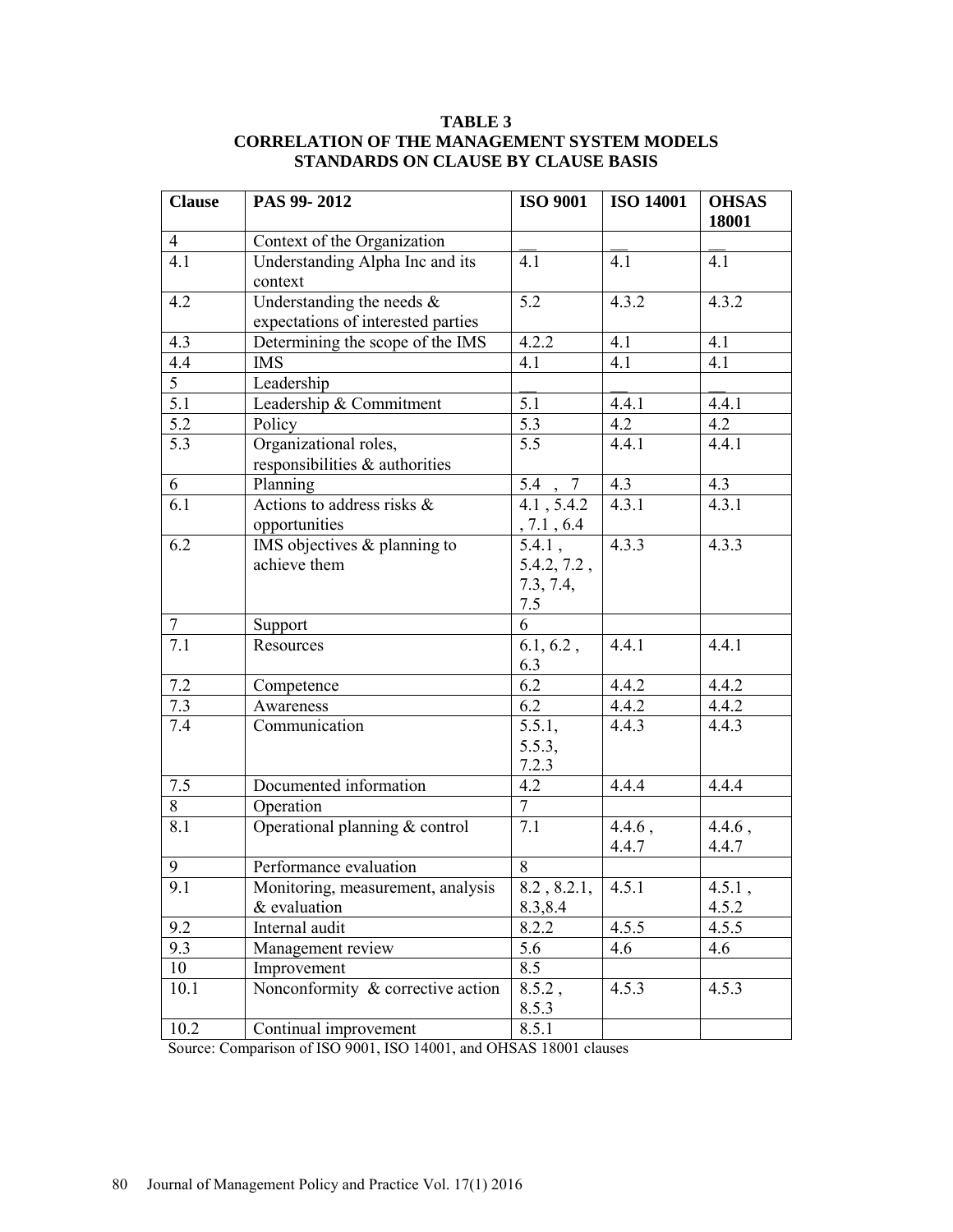The PDCA approach insures the achievement of compliance in the IMS. The figure 3 outlines aspects to be considered in this domain.



In total, Alpha Inc should refer to the correlation of the management system standards on a clause by clause basis and to the PDCA approach to insure the achievement of compliance in its IMS. Furthermore, the company should have an integrated risk management approach that considers concomitantly risks related to customers, the environment, and occupational health & safety.

| Category             | <b>ISO 9001</b>      | <b>ISO 14001</b>   | <b>OHSAS 18001</b>      |
|----------------------|----------------------|--------------------|-------------------------|
| <b>Understanding</b> | 5.2 : Customer focus | $4.3.2:$ Legal and | 4.3.2: Legal and other  |
| the needs $\&$       |                      | other              | requirements            |
| expectations of      | Top management       | requirements       |                         |
| interested           | shall ensure that    |                    | The organization shall  |
| parties              | customer             | The organization   | establish, implement    |
|                      | requirements are     | shall establish,   | and maintain a          |
|                      | determined and are   | implement and      | procedure(s) for        |
|                      | met with the aim of  | maintain a         | identifying and         |
|                      | enhancing customer   | procedure(s)       | accessing the legal and |
|                      | satisfaction.        | a) to identify and | other OH&S              |

## **TABLE 4 EVALUATION OF THE COMPLIANCE**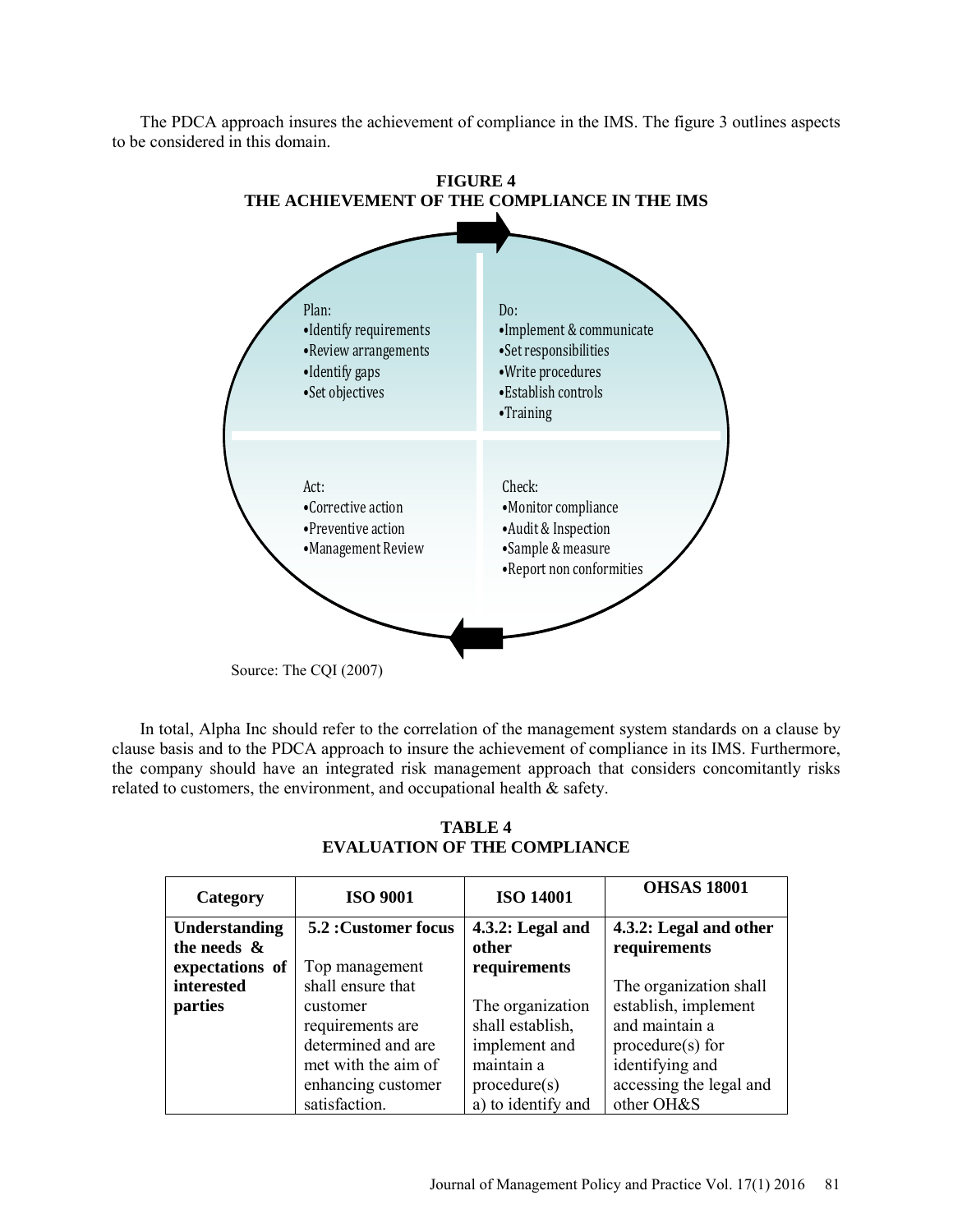|                                    | have access the    | requirements that are    |
|------------------------------------|--------------------|--------------------------|
|                                    | applicable legal   | applicable to it.        |
|                                    | requirement and    |                          |
|                                    | other              | The organization shall   |
|                                    | requirements to    | ensure that these        |
|                                    | which the          | applicable legal         |
|                                    | organization       | requirements             |
|                                    | subscribes related | and other requirements   |
|                                    | to its             | to which the             |
|                                    | environmental      | organization subscribes  |
|                                    | aspects, and       | are taken                |
|                                    | b) to determine    | into account in          |
|                                    | how these          | establishing,            |
|                                    | requirements       | implementing and         |
|                                    | apply to its       | maintaining its OH&S     |
|                                    | environmental      | management system.       |
|                                    | aspects.           |                          |
|                                    |                    | The organization shall   |
|                                    |                    | keep this information    |
|                                    |                    | up-to-date.              |
|                                    |                    | The organization shall   |
|                                    |                    | communicate relevant     |
|                                    |                    | information on legal     |
|                                    |                    | and other requirements   |
|                                    |                    | to persons working       |
|                                    |                    | under the control of the |
|                                    |                    | organization, and other  |
|                                    |                    | relevant interested      |
|                                    |                    | parties.                 |
| 7.2.1. Determination               |                    |                          |
| of requirements<br>related to the  |                    |                          |
|                                    |                    |                          |
| product                            |                    |                          |
| The organization                   |                    |                          |
|                                    |                    |                          |
| shall determine a)<br>requirements |                    |                          |
| specified by the                   |                    |                          |
| customer, including                |                    |                          |
| the requirements for               |                    |                          |
| delivery and post-                 |                    |                          |
| delivery activities,               |                    |                          |
|                                    |                    |                          |
| b) requirements not                |                    |                          |
| stated by the                      |                    |                          |
| customer but                       |                    |                          |
| necessary for                      |                    |                          |
| specified or intended              |                    |                          |
| use, where known,                  |                    |                          |
| c) statutory and                   |                    |                          |
| regulatory                         |                    |                          |
|                                    |                    |                          |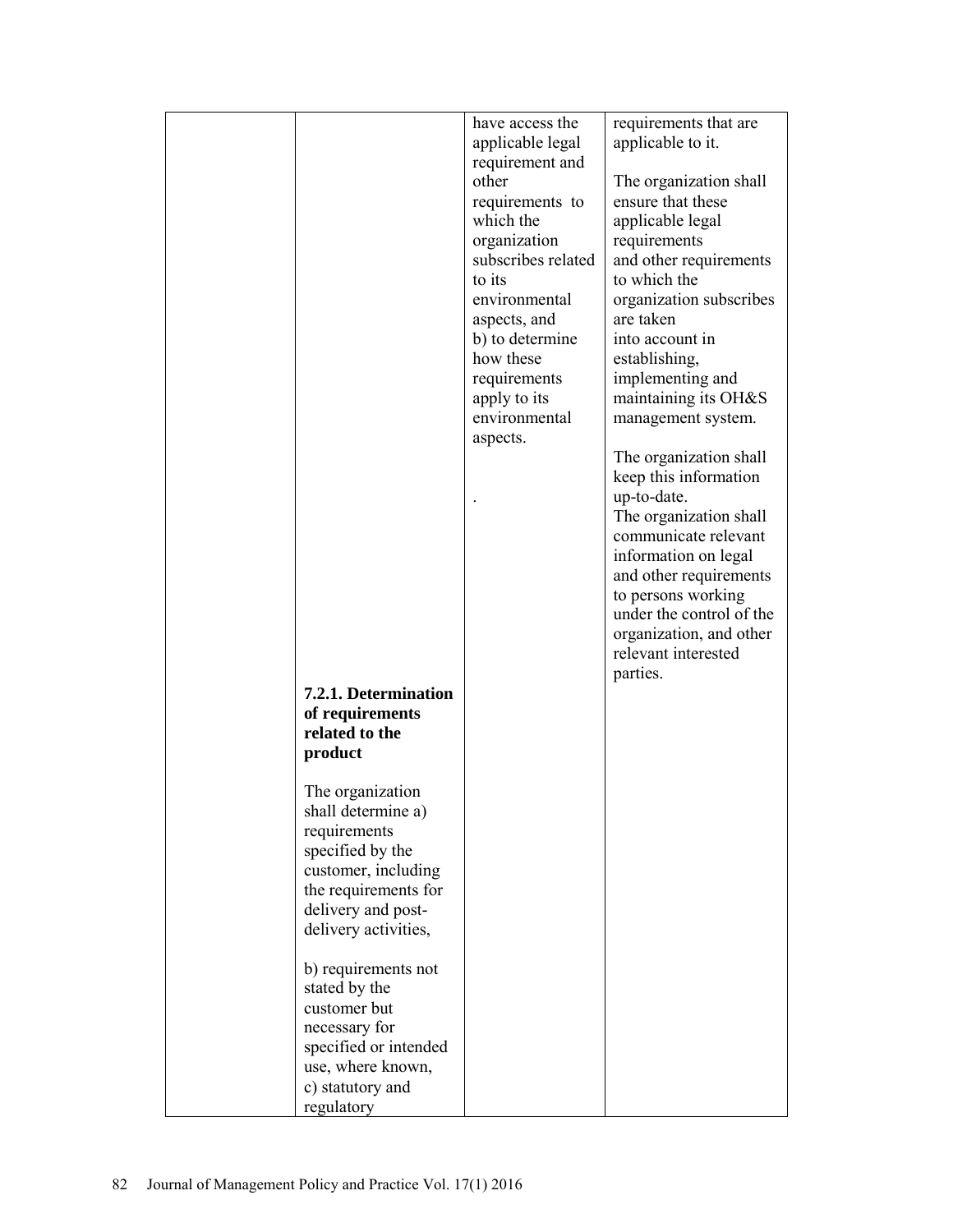|                      | requirements           |                                  |                                       |
|----------------------|------------------------|----------------------------------|---------------------------------------|
|                      | applicable to the      |                                  |                                       |
|                      | product, and           |                                  |                                       |
|                      | d) any additional      |                                  |                                       |
|                      | requirements           |                                  |                                       |
|                      | considered necessary   |                                  |                                       |
|                      | by the organization.   |                                  |                                       |
|                      |                        |                                  |                                       |
|                      | 8.2.1 Customer         |                                  |                                       |
|                      | satisfaction           |                                  |                                       |
|                      |                        |                                  |                                       |
|                      | As one of the          |                                  |                                       |
|                      | measurements of the    |                                  |                                       |
|                      |                        |                                  |                                       |
|                      | performance of the     |                                  |                                       |
|                      | quality management     |                                  |                                       |
|                      | system, the            |                                  |                                       |
|                      | organization shall     |                                  |                                       |
|                      | monitor information    |                                  |                                       |
|                      | relating to customer   |                                  |                                       |
|                      | perception as to       |                                  |                                       |
|                      | whether the            |                                  |                                       |
|                      | organization has met   |                                  |                                       |
|                      | customer               |                                  |                                       |
|                      | requirements. The      |                                  |                                       |
|                      | methods for obtaining  |                                  |                                       |
|                      | and using this         |                                  |                                       |
|                      | information shall be   |                                  |                                       |
|                      |                        |                                  |                                       |
|                      | determined.            |                                  |                                       |
|                      | <b>NOTE Monitoring</b> |                                  |                                       |
|                      | customer perception    |                                  |                                       |
|                      | can include obtaining  |                                  |                                       |
|                      | input from sources     |                                  |                                       |
|                      | such as customer       |                                  |                                       |
|                      | satisfaction surveys,  |                                  |                                       |
|                      | customer data on       |                                  |                                       |
|                      | delivered product      |                                  |                                       |
|                      | quality, user opinion  |                                  |                                       |
|                      | surveys, lost business |                                  |                                       |
|                      | analysis,              |                                  |                                       |
|                      | compliments,           |                                  |                                       |
|                      | warranty claims and    |                                  |                                       |
|                      | dealer reports.        |                                  |                                       |
|                      |                        |                                  |                                       |
| <b>Evaluation of</b> | No explicit clause     | 4.5.2:                           | 4.5.2 Evaluation of                   |
| compliance           |                        |                                  |                                       |
|                      |                        |                                  |                                       |
|                      | for compliance in      | <b>Evaluation of</b>             | compliance                            |
|                      | ISO9001.               | compliance                       |                                       |
|                      |                        | 4.5.2.1 Consistent               | 4.5.2.1 Consistent with               |
|                      |                        | with its                         | its commitment to                     |
|                      |                        |                                  |                                       |
|                      |                        | commitment to<br>compliance, the | compliance, the<br>organization shall |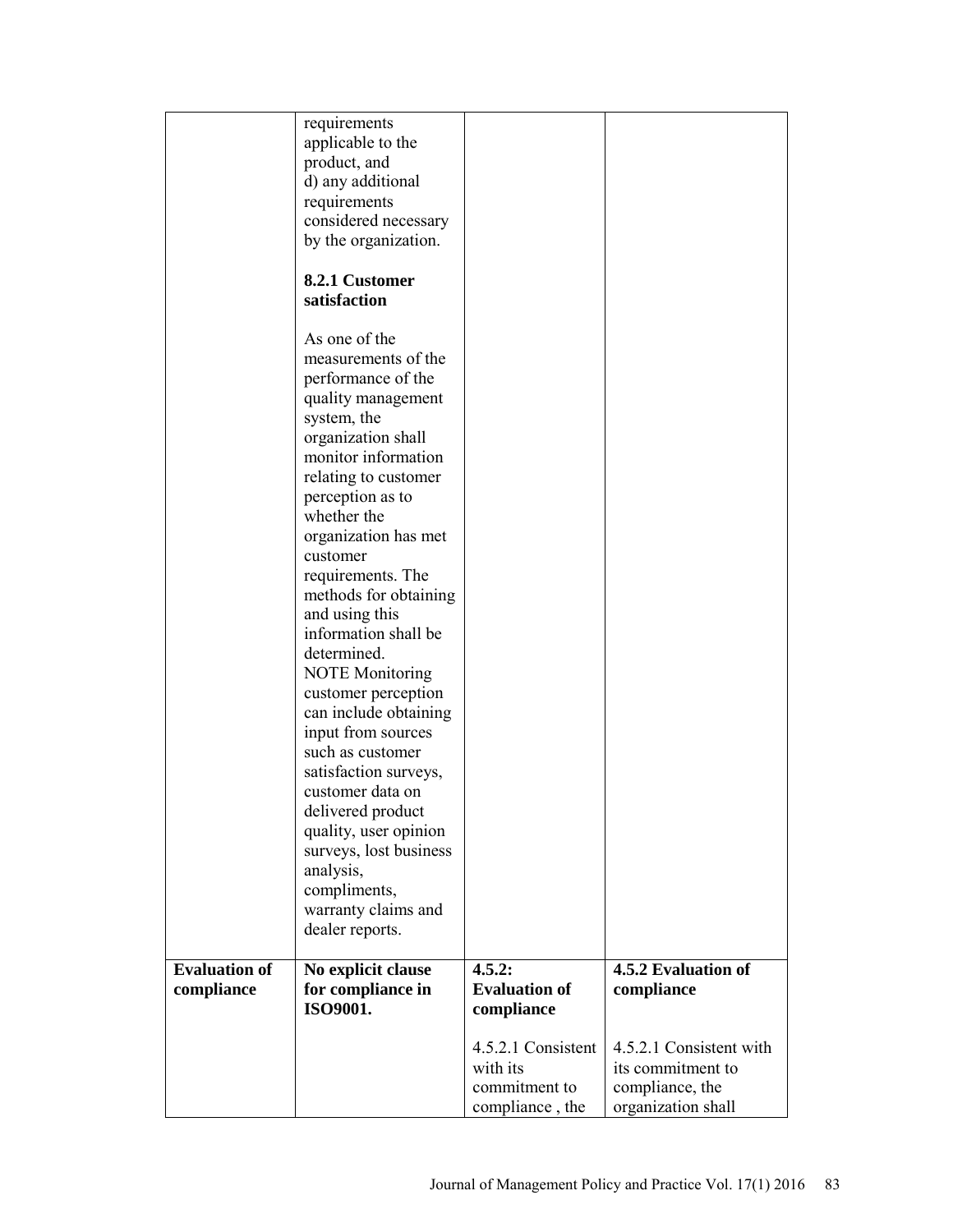| organization shall                      | establish, implement         |
|-----------------------------------------|------------------------------|
| establish,                              | and maintain a               |
|                                         | procedure(s) for             |
| implement and                           |                              |
| maintain a                              | periodically evaluating      |
| $procedure(s)$ for                      | compliance with              |
| periodically                            | applicable legal             |
| evaluating                              | requirements                 |
| compliance with                         | (see $4.3.2$ ).              |
| applicable legal                        | The organization shall       |
| requirements.                           | keep records of the          |
| The organization                        | results of the periodic      |
| shall keep records                      | evaluations.                 |
| of the results of                       |                              |
| the periodic                            |                              |
| evaluations.                            |                              |
|                                         |                              |
| 4.5.2.2. The                            | 4.5.2.2. The                 |
| organization shall                      | organization shall           |
| evaluate                                | evaluate compliance          |
| compliance with                         | with other requirements      |
| other                                   | to which it subscribes       |
| requirements to                         | (see 4.3.2). The             |
| which it                                | organization may             |
| subscribes. The                         | wish to combine this         |
| organization may                        | evaluation with the          |
| wish to combine                         | evaluation of legal          |
| this evaluation                         | compliance referred to       |
| with the                                | in $4.5.2.1$ or to establish |
| evaluation of                           | a separate procedure(s).     |
| legal compliance                        | The organization shall       |
| referred to in                          | keep records of the          |
| $4.5.2.1$ or to                         | results of the periodic      |
| establish a                             | evaluations.                 |
| separate                                |                              |
| $procedure(s)$ .                        |                              |
| The organization                        |                              |
|                                         |                              |
| shall keep records<br>of the results of |                              |
|                                         |                              |
| the periodic                            |                              |
| evaluations.                            |                              |

Source: OHSAS 18001, 2007, pp.1-23; ISO 14001, 2004, pp.1-24; ISO 9001, 2008; pp. 1-28

Alpha Inc should examine environmental and OH&S requirements along with its customers requirements. The compliance to various standards can be achieved by referring to clauses 5.2, 7.21, and 8.2.1 of ISO 19001 in one hand, and clause 4.3.2 of both ISO 14001 and OHSAS 18001 in the other hand. Although there is no explicit clause related to legal compliance in ISO 19001,it is essential to connect clauses 8.2.Monitoring and measurement, 8.2.1, Customer satisfaction, 8.2.2 Internal audit; 8.3 Control of nonconforming product; and 8.4. Analysis of data of the standard to "Legal Compliance" Clauses of ISO 14001 and OHSAS 18001.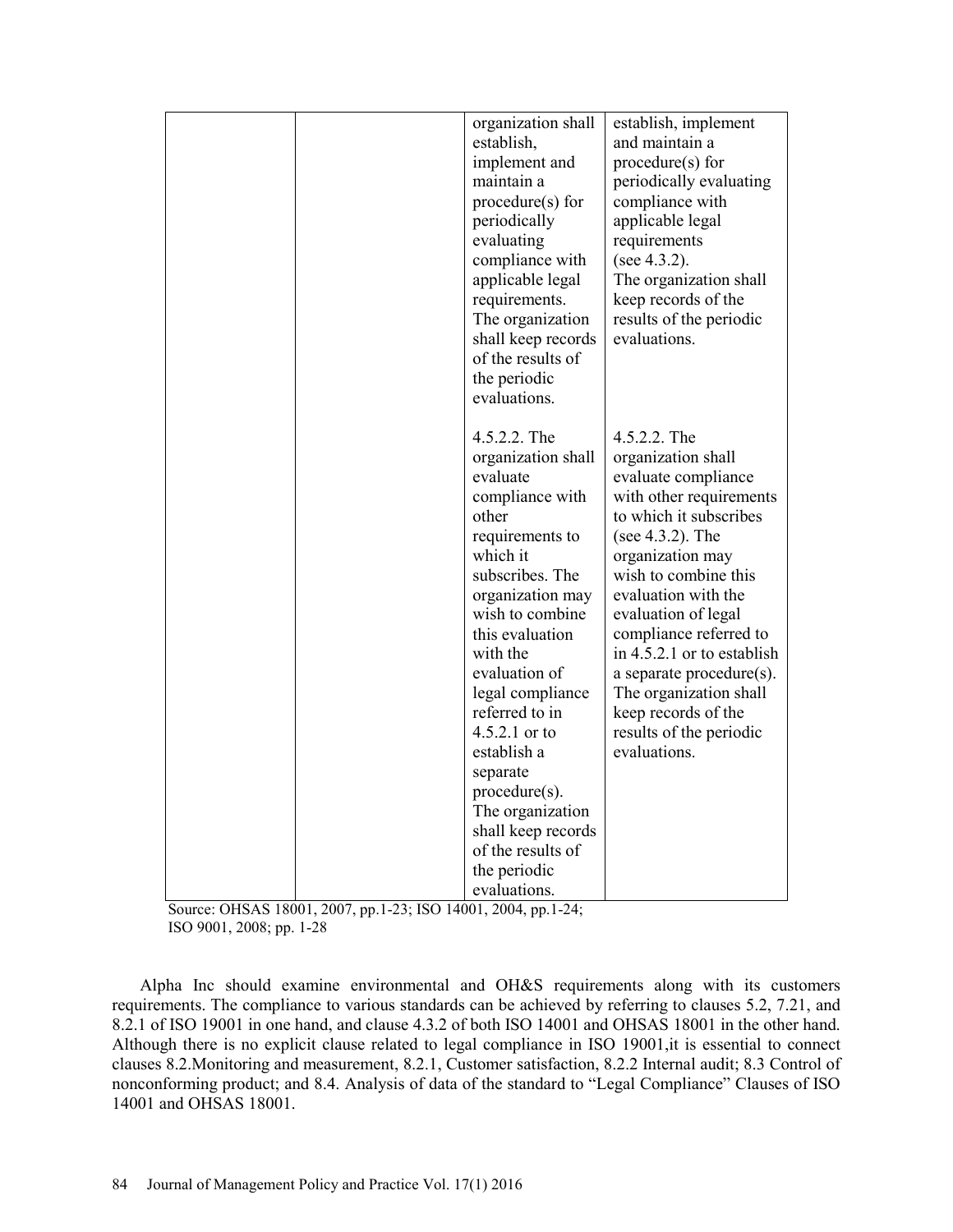The evaluation of compliance at Alpha Inc should start early in the design phase when reviewing drawings and process flowcharts to ensure incorporation of legal requirements and system optimization. This helps eliminate or reduce environmental and OH& S risks. Additionally, the analysis and monitoring of data is a crucial during the compliance's evaluation. Moreover, periodic inspection of work and storage areas and programmatic regulatory auditing are also important tools to reinforce adherence to specific regulatory administrative and technical requirements. If noncompliance conditions are identified, Alpha Inc should include processes for taking corrective action to prevent recurrence and, as appropriate, for proactively taking action to prevent occurrence elsewhere in the organization (clause 4.5.3).

Alpha Inc does not have to do a comprehensive evaluation of compliance as does a regulatory auditor, but it should perform a sampling of specific regulations and operations to collect objective evidence to determine whether procedures are established as necessary. Such procedures not only identify and address compliance requirements, but also show that the company has periodically evaluated its status with respect to all of the applicable regulations.

Alpha Inc should also verify that evaluation of compliance is performed by a knowledgeable and qualified person and that the company is addressing any noncompliance identified in a systematic way through corrective and preventive action system or through its objectives, targets and program processes. Evidently, the final evaluation of compliance is performed during the management review process (clause 4.6). Top management reviews Alpha Inc's environmental performance and evaluate the adequacy, suitability and effectiveness of the IMS (Quality; Environmental; & OH&S requirements) in achieving the policy commitments. The company's compliance performance results and status as examined internally and independently (e.g.; regulatory agencies) should be included in the evaluation. Through this evaluation, areas for prioritized improvement are identified and addressed.

In sum, even though there is no system or regulatory scheme that can insure full compliance permanently, the ISO 14001 standard and OHSAS 18001 standard should enable Alpha Inc to systematically identify its compliance status and address its noncompliance issues.

#### **CONCLUSIVE REMARKS**

The adoption of the IMS by Alpha Inc should generate the following benefits:

- Improved operational performance, internal management methods and cross-functional teamwork
- Higher motivation of staff
- Fewer multiple audits and costs reduction
- Enhancement of customer confidence
- Elimination of redundancy and conflicting elements
- Enabling a comparative advantage and attract investments
- Improvement and protection of brand reputation and increase stakeholders' attention and satisfaction.
- The inclusion of the best practice and lessons that offer knowledge within many disciplines (safety, environment, quality).
- The development of an individual set of requirements thus reducing the documentation system to the minimum.
- The possibility to carry out training in an integral system and hence reduce its duration

Nevertheless, Alpha Company should face barriers to the implementation of IMS (Buhl-Hansen et al., 2008):

- Lack of competence and knowledge in the company
- Hope for a clear focus in depth of a single standard.
- Security with the existing management systems
- The systems are separated organizationally
- The management has one-sided focus on one area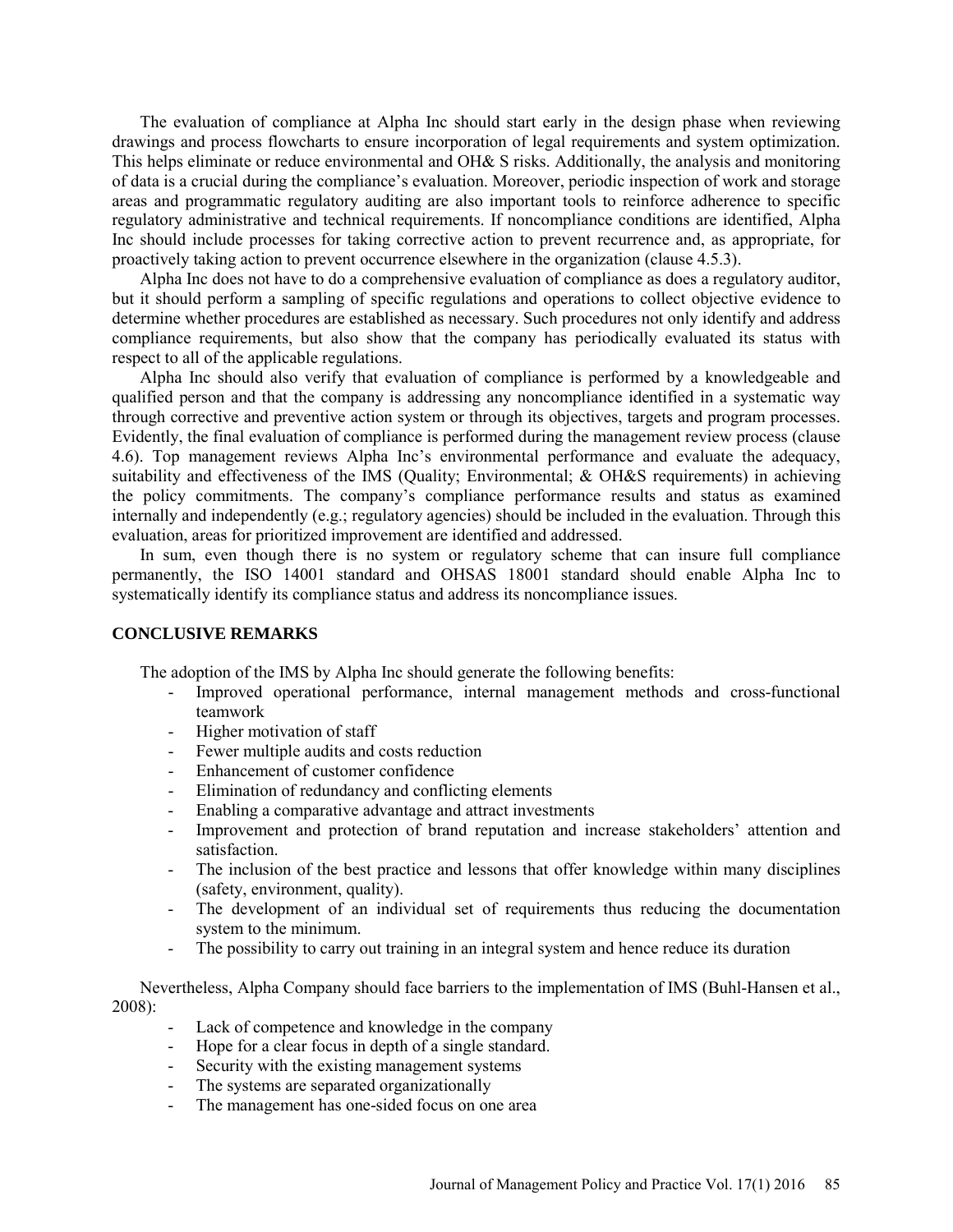- The workers have to work differently.

Other barriers to integration can be identified (Dalling, 2012):

- Failure to gain senior management commitment: Senior managers may not be conscious that integrated management is relevant to their organization and that by not adopting it they may become less effective and efficient than their competitors.
- Vested interests: In most organizations there will be functional heads of health and safety, environment and quality. When creating an integrated management system who would be the head of the integrated function? When one of the individual functional heads is given overall responsibility there may be a tendency for emphasis to be given to that individual's area of expertise.
- Lack of a universal integration methodology/model: ISO has generally made no significant attempt to unify the various approaches to management and there has been a proliferation of published management system standards each managed by separate technical committees with little cooperation and coordination.
- Lack of understanding and concerns about competence: The organization may perceive integration as a mere merging of documentation and may not be aware of the full potential and implications of integrated management
- Adverse organizational culture that resists change: The staff within the organization may be change averse and perceive all change to be negative. Staff may be used to operating in silos and cooperating and coordinating behaviors may be alien to them.

### **FUTURE STEPS FOR IMPROVEMENT**

Upon the completion of the gap analysis, Alpha Inc should (i) formulate a policy for the IMS; (ii) define the system by writing a well structured manual to act as the company's instruction book; (iii) communicate IMS requirements and expectations throughout its structure; and (iv) install common system elements. At the level of planning, Alpha Inc must insure permanently that (i) risks are identified and managed; (ii) responsibilities and roles are identified and communicated; (iii) an expected emergencies plan is set.

During the IMS implementation, it is critical to respond to the following questions:

- For each process are there procedures for measurement and monitoring and are results recorded?
- Are personnel assessed as competent to carry out their tasks?
- Are resources adequate?
- Are documented procedures in place as required by specific standards?

At the level of performance assessment, it is indispensable to insure that (i) requirements of each process are defined and measured; (ii) performance is measured against requirements and recorded; (iii) a corrective action is taken and tested when problems arise; and (iv) the audit system is comprehensive.

Additionally, Alpha Inc should :(i) have an effective system for corrective actions; (ii) take into account stakeholders feedback when reviewing nonconformities; (iii) identify risks of actions to be taken; and (iv) have a system for measuring improvement. However, the main tool for achieving improvement is through the management review. This latter should take place regularly and focus not only on maintaining records but also look on opportunities for improvements including those related to the overall integrated system (BSI, 2003).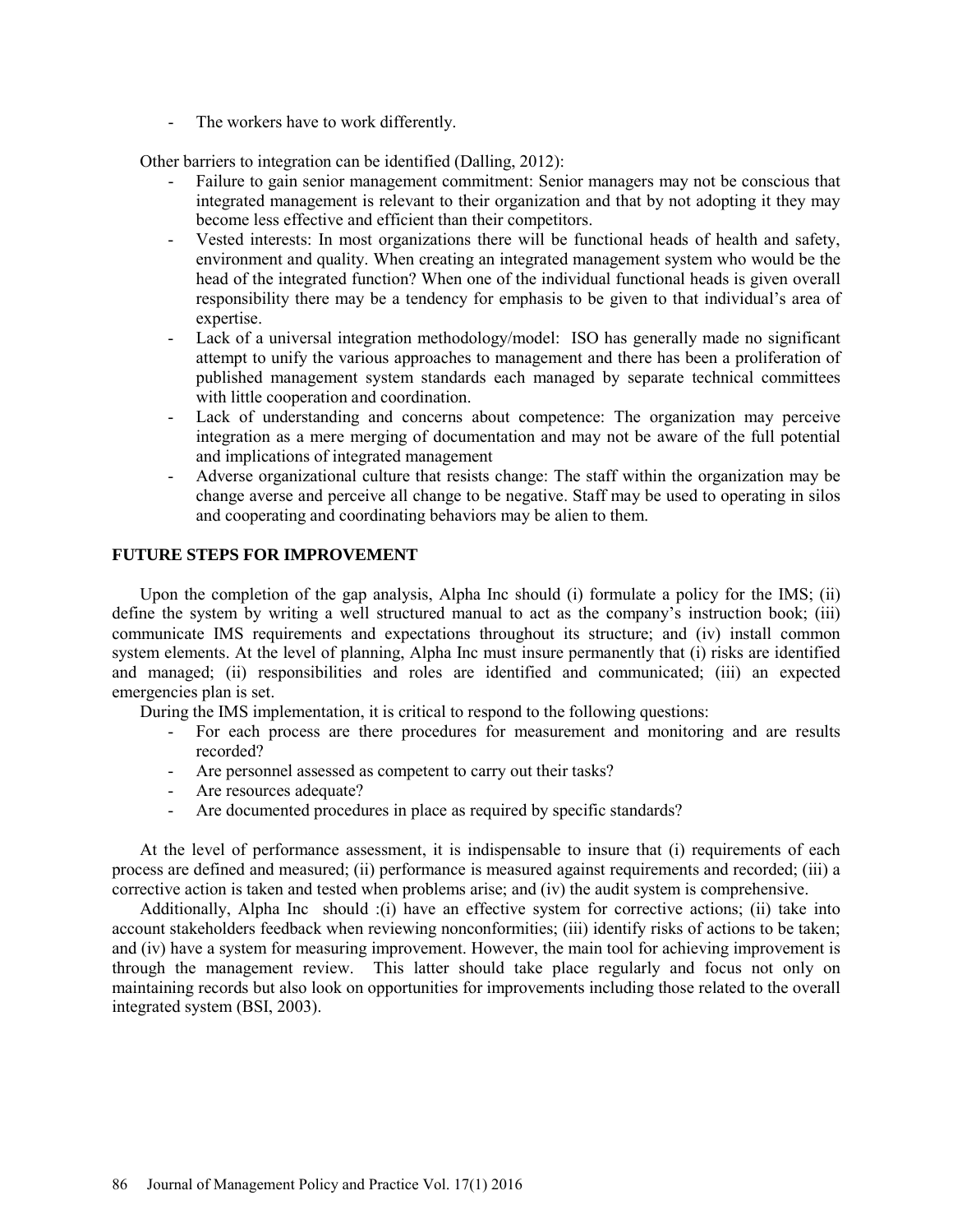#### **REFERENCES**

- Alan, B.P. (1981). Management directed buyouts. *Journal of Management*, 27, (3), 23-34.
- Bank, R. L. & Wheelwright, S. C. (1983). *Operation versus strategy: Trading tomorrow for today*, NewYork: John Wiley.
- Davis, M.R., Jones, L.K. & English, C.P. (1999). Directing LBO's in aviation firms. *Journal of Strategic Policy*, 41, Fall, 113-127.
- Johnson, B. (1993). *Principles of banking*, New York: John Wiley & Sons, Inc.
- British Standards Institution (2003). IMS Continual improvement through auditing. London: IMS Risk Solutions Ltd.
- BSI British Standards. (2012). *PAS 99*: Specification of common management system requirements as a framework for integration. Retrieved from http://www.bsigroup.com/en-GB/pas-99-integratedmanagement/
- Buhl-Hansen, B., Christensen, J.O., Eliassen, A., Jørgensen, L. P, & Vestergaard, J. (2008). *Integrated management systems: Incentives, barriers, and outcomes*. Master in Environmental Engineering – Risk Assessment. Aalborg University, Denmark.
- Dalling, I. (2007). *Integrated management system: Definition and structuring guidance*. CQI IMSIG
- Dalling, I. (2012). Management integration: Benefits, challenges and solutions. IIRSM Technical Paper:
- European Cooperation for Accreditation. (2010). *Legal compliance as a part of accredited ISO 14001: 2004 certification*. EA-7/04 M. P.p. 1-15.
- International Institute for Sustainable Development. 2013. ISO 14001 2004. Retrieved from [https://www.iisd.org/business/tools/systems\\_iso.aspx](https://www.iisd.org/business/tools/systems_iso.aspx)
- ISO. (2002). ISO 19001:2002(E). *The International Standardization Organization*. Retrieved from [http://thuvienkhcn.vinhlong.gov.vn/tailieukhcn/.../ISO/ISO\\_19001\\_2002.pdf](http://thuvienkhcn.vinhlong.gov.vn/tailieukhcn/.../ISO/ISO_19001_2002.pdf)
- ISO. (2004). *ISO 14001: Environmental management systems- Requirements with guidance for use*. Retrieved fro[m http://www.praxiom.com/iso-14001-2004.htm](http://www.praxiom.com/iso-14001-2004.htm)
- Jackson, S. L. (1997). *The ISO 14001 implementation guide –Creating an integrated management System*. New York: John Wiley& Sons, Inc.
- Jørgensen, T.H. & Remmen, A. (2005). *Tools for a sustainable development*. Preliminary edition, Aalborg University.
- Jørgensen, T. H, Remmen, A & Mellado, M.D. (2005). Integrated management systems- three different levels of integration. *Journal of Cleaner Production, 14, (8), 713-722.*
- OECD. (2005). *Integrated management systems (IMS): Potential safety benefits achievable from integrated management of safety, health, environment and quality (SHE&Q)*. *OECD Series on Chemical Accidents,* (5), 9, 126-159.
- OHSAS Project Group. (2007). OHSAS 18001: Occupational health and safety management systems requirements. Retrieved from [http://ehs-club.com/NuoWanFile/file/2014-01-](http://ehs-club.com/NuoWanFile/file/2014-01-16/tIABSimxWD893.pdf) [16/tIABSimxWD893.pdf](http://ehs-club.com/NuoWanFile/file/2014-01-16/tIABSimxWD893.pdf)
- Patience, M.M. (2008). *Integrated management systems: A qualitative study of the levels of integration of three Danish Companies*. Environmental Management Department, Aalborg University.
- Périgo, D.M. (2015). ISO-2: ISO 9001:2000 and quality management systems. Retrieved from <https://www.westgard.com/iso2.htm>
- Raišiene, A.G. (2011). Advantages and limitations of integrated management system. *Social Technologies,* 1,(1), 25-36.
- Shrestha, R. (2011). OHSAS in Brief. Retrieved from<http://www.slideshare.net/ravisth7/ohsas-in-brief>
- Sokovic, M., Pavletic, D.,& Kern Pipan., K. (2010). Quality improvement methodologies PDCA cycle, RADAR matrix, DMAIC and DFSS. *Journal of Achievements in Materials and Manufacturing Engineering*, 43, (1), 476-483.
- The Chartered Quality Institute (2007). Integrated management framework. Retrieved from [http://www.thecqi.org/Community/Branches/CQI-Scotland/CQI-West-of-Scotland/Past](http://www.thecqi.org/Community/Branches/CQI-Scotland/CQI-West-of-Scotland/Past-events/December-2007-PAS-99/)[events/December-2007-PAS-99/](http://www.thecqi.org/Community/Branches/CQI-Scotland/CQI-West-of-Scotland/Past-events/December-2007-PAS-99/)